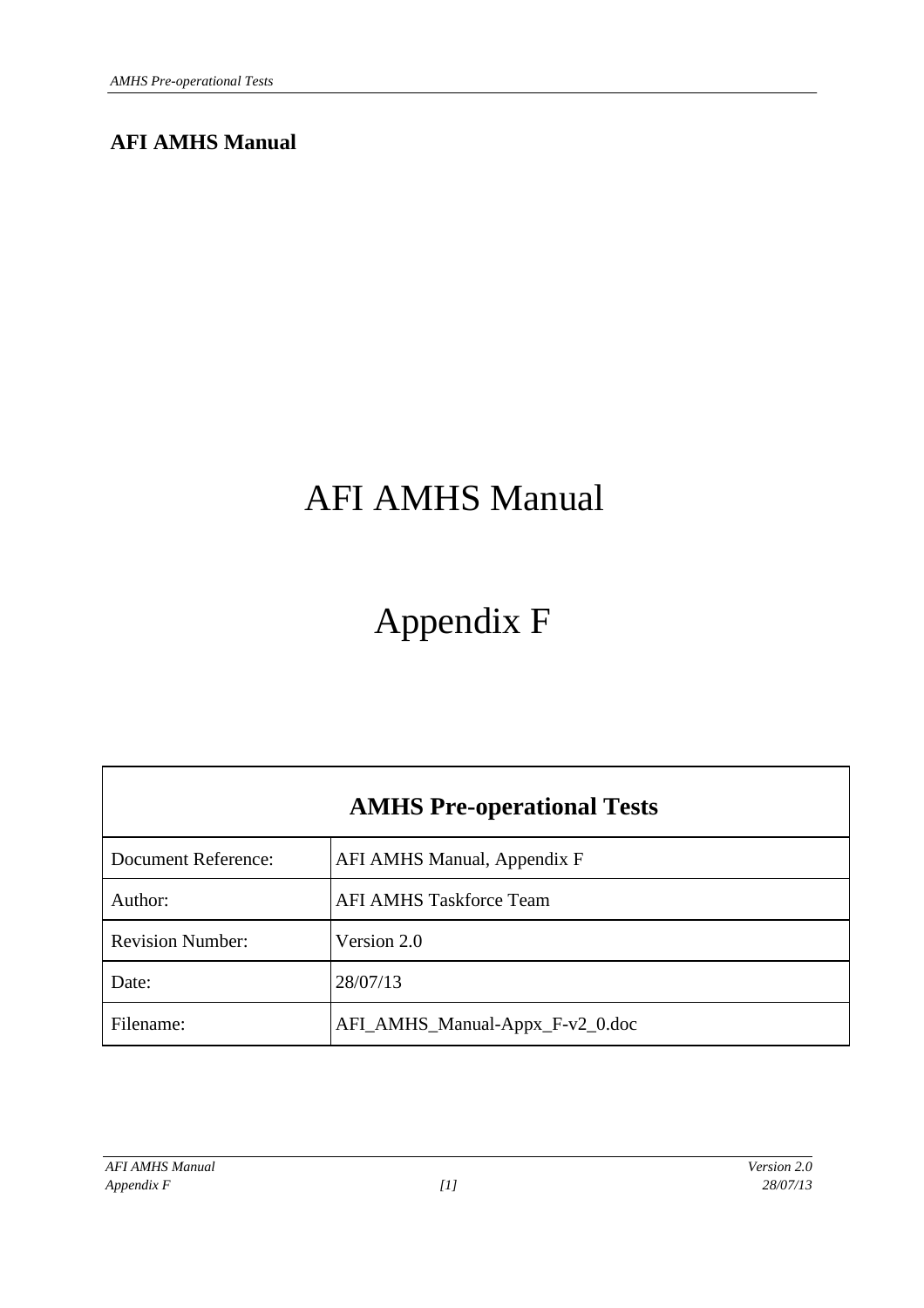## Document Control Log

| <b>Edition</b> | <b>Date</b> | <b>Comments</b>                                  | section/pages<br>affected |
|----------------|-------------|--------------------------------------------------|---------------------------|
| 1.0            | 21/07/2011  | Created from EUR AMHS Manual_Appendix<br>$F_6.0$ | all                       |
| 2.0            | 28/07/2013  | Created from EUR AMHS Manual_Appendix<br>$F_8.0$ | all                       |
|                |             |                                                  |                           |
|                |             |                                                  |                           |
|                |             |                                                  |                           |
|                |             |                                                  |                           |
|                |             |                                                  |                           |
|                |             |                                                  |                           |
|                |             |                                                  |                           |
|                |             |                                                  |                           |
|                |             |                                                  |                           |
|                |             |                                                  |                           |
|                |             |                                                  |                           |
|                |             |                                                  |                           |
|                |             |                                                  |                           |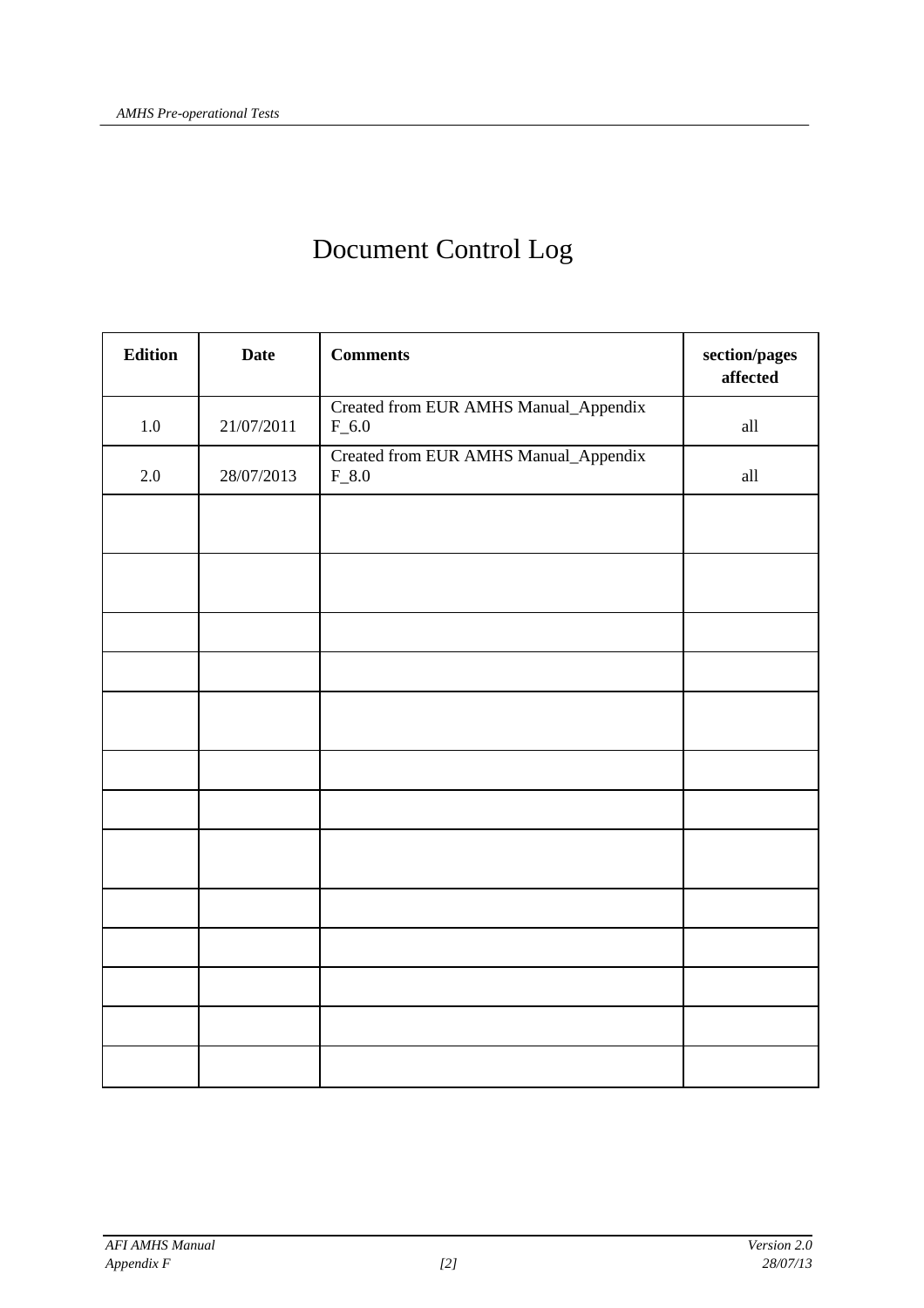## Table of contents

| 1.           |                                                                                             |  |
|--------------|---------------------------------------------------------------------------------------------|--|
| 1.1          |                                                                                             |  |
| 1.2          |                                                                                             |  |
| 1.3          |                                                                                             |  |
| 1.4          |                                                                                             |  |
| 2.           |                                                                                             |  |
| 2.1          |                                                                                             |  |
| 2.2          |                                                                                             |  |
| 3.           |                                                                                             |  |
| 3.1          |                                                                                             |  |
| 3.2          |                                                                                             |  |
| $\mathbf{4}$ |                                                                                             |  |
| 4.1          |                                                                                             |  |
|              |                                                                                             |  |
|              |                                                                                             |  |
| 4.2          |                                                                                             |  |
|              | 4.2.1 AFTN Addresses selected for Traffic Duplication -Test partner 1 to Test partner 2  13 |  |
| 4.3          | 4.2.2 AFTN Addresses selected for Traffic Duplication -Test partner 2 to Test partner 1  13 |  |
| 4.4          |                                                                                             |  |
| 4.5          |                                                                                             |  |
|              | 4.5.1                                                                                       |  |
|              |                                                                                             |  |
| 5.           |                                                                                             |  |
| 5.1          |                                                                                             |  |
| 5.2          |                                                                                             |  |
|              | 5.2.1                                                                                       |  |
|              | 5.2.2                                                                                       |  |
|              | 5.2.3                                                                                       |  |
|              |                                                                                             |  |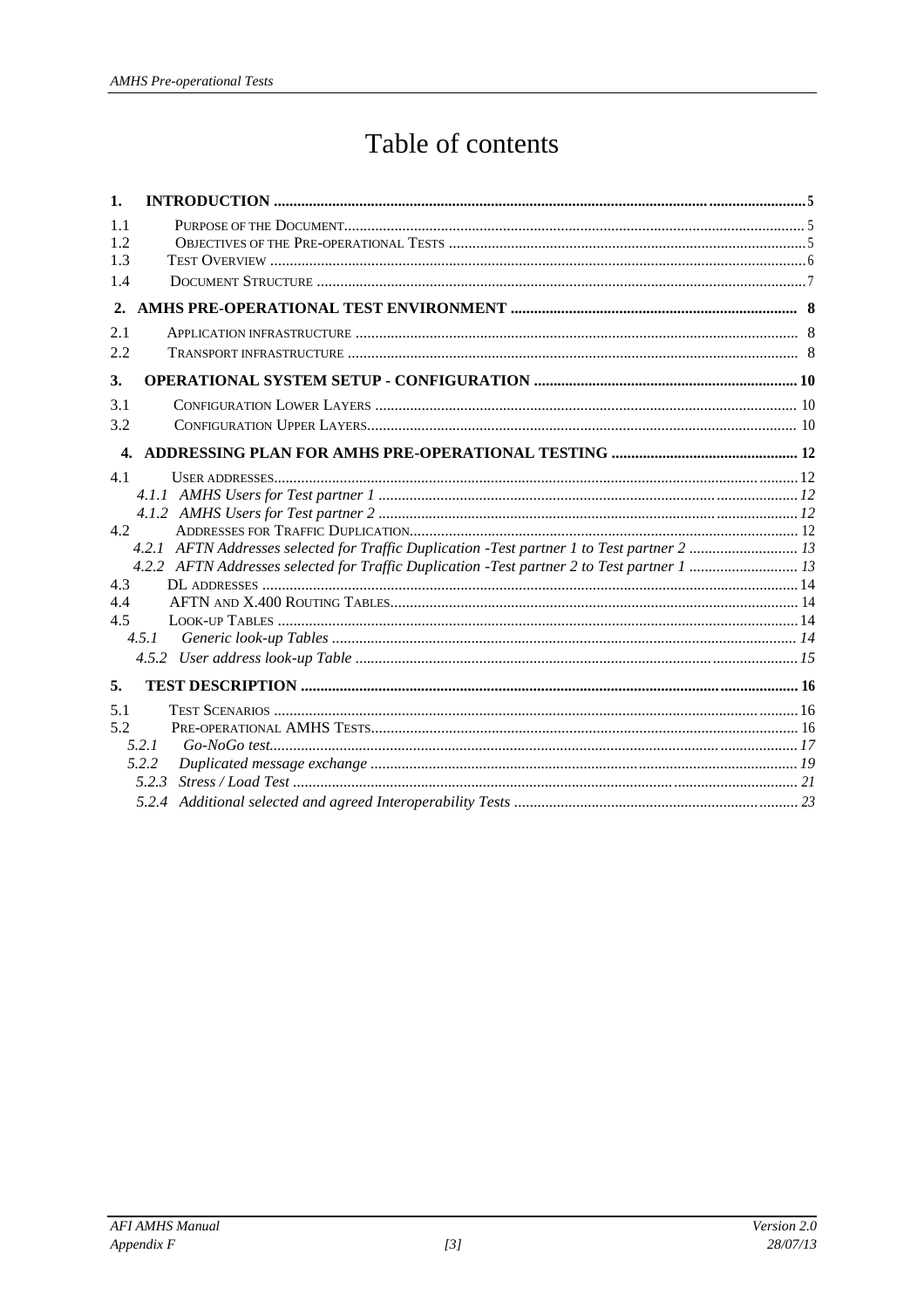## References

- [1] ICAO Annex 10 Aeronautical Telecommunications, Volume II: Communication Procedures
- [2] ICAO Doc 9880-AN/466: Manual on Detailed Technical Specifications for the Aeronautical Telecommunication Network (ATN) using ISO/OSI Standards and Protocols, Part II – Ground-Ground Applications – Air Traffic Services Message Handling Service (ATSMHS), First Edition – 2010
- [3] EUR Doc 020 EUR AMHS Manual, Main Part
- [4] EUR Doc 020 EUR AMHS Manual, Appendix B, European ATS Messaging Service Profile
- [5] EUR Doc 020 EUR AMHS Manual, Appendix C, AMHS Testing Requirements
- [6] EUR Doc 020 EUR AMHS Manual, Appendix D, AMHS Conformance Tests
- [7] EUR Doc 020 EUR AMHS Manual, Appendix E, AMHS Interoperability Tests

## Table of Figures

| FIGURE 2: EXAMPLE FOR A REDUNDANT INTERNATIONAL IP CONNECTION (OPERATIONAL AND TEST)  9 |  |
|-----------------------------------------------------------------------------------------|--|

## List of Tables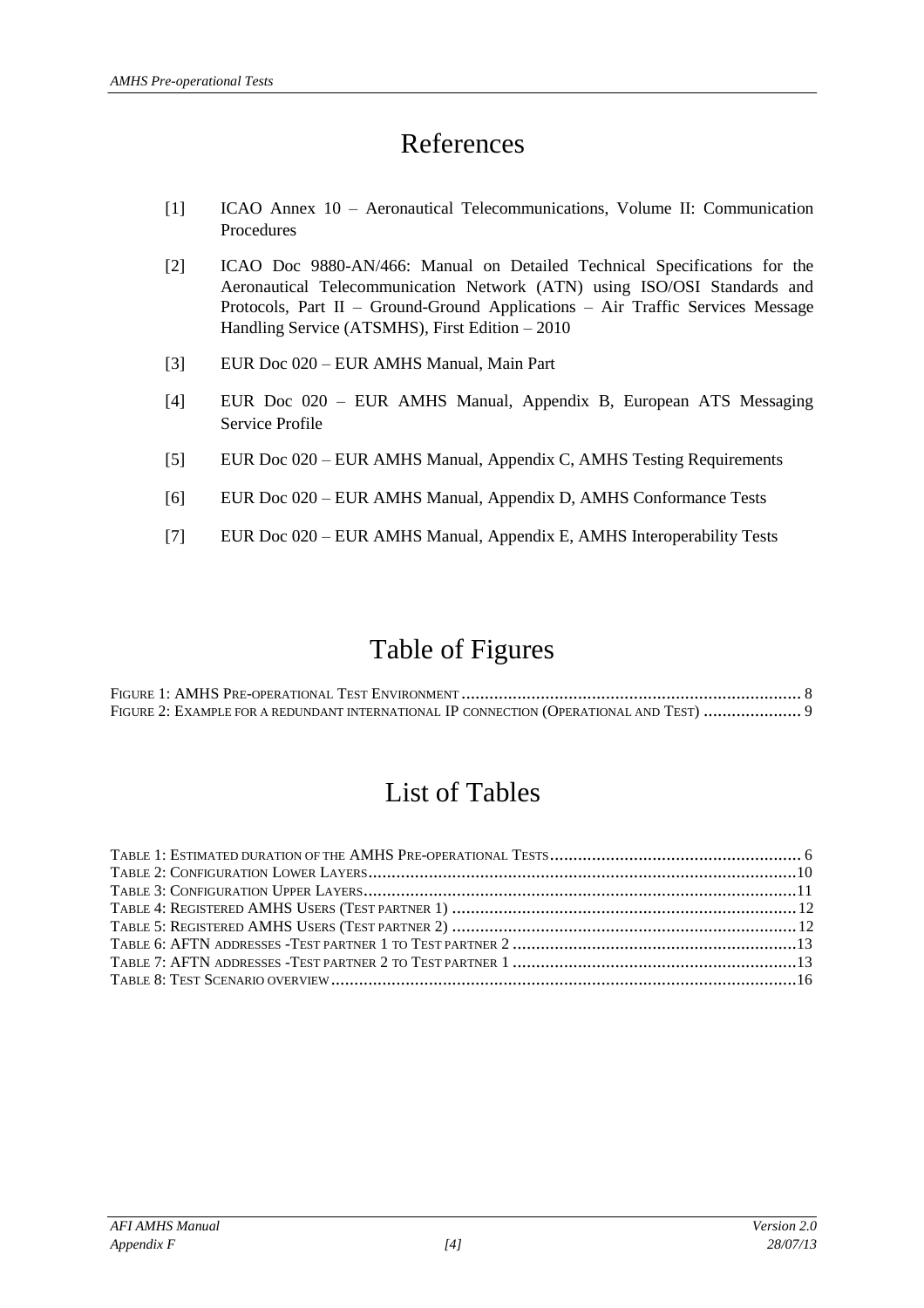## **1. Introduction**

## **1.1 Purpose of the Document**

The purpose of the document is to define AMHS Pre-operational Tests in order to ensure the interoperability between AMHS systems prepared for going into operation. The document defines the objectives and prerequisites as well as the tests themselves.

The AMHS Pre-operational Tests are interoperability type tests. They are the last tests between Operational Systems and should be performed within the operational network environment before the "AMHS cut-over".

After "AMHS cut-over" the AMHS relation between the two systems is operational. That means: the exchange of the complete operational traffic (or a part of that) is performed by means of AMHS only. For this traffic no other means (AFTN or CIDIN) are used.

## **1.2 Objectives of the Pre-operational Tests**

The objectives of the AMHS Pre-operational Tests are:

- 1. To test the interoperability between the AMHS systems in an operational environment.
- 2. To test the integrity of the messages exchanged.
- 3. To test the message exchange after a disturbance (e.g. queued messages).

The prerequisites of the AMHS Pre-operational Tests are:

Successful performance of AMHS Conformance Tests as specified in [6], through which the compliance of all systems under test to the [2] has been demonstrated, and

Successful performance of AMHS Interoperability Tests as specified in [7], through which the interoperability of these AMHS systems in a test (bed) environment has been demonstrated, and

Successful performance of Underlying Network Tests, through which is demonstrated that the underlying (IP) network is available and stable, and

System configuration on both systems (The agreed set is loaded and

established.) The messages used in the AMHS Pre-operational Tests are generated either:

manually; or

using parallel duplicated traffic;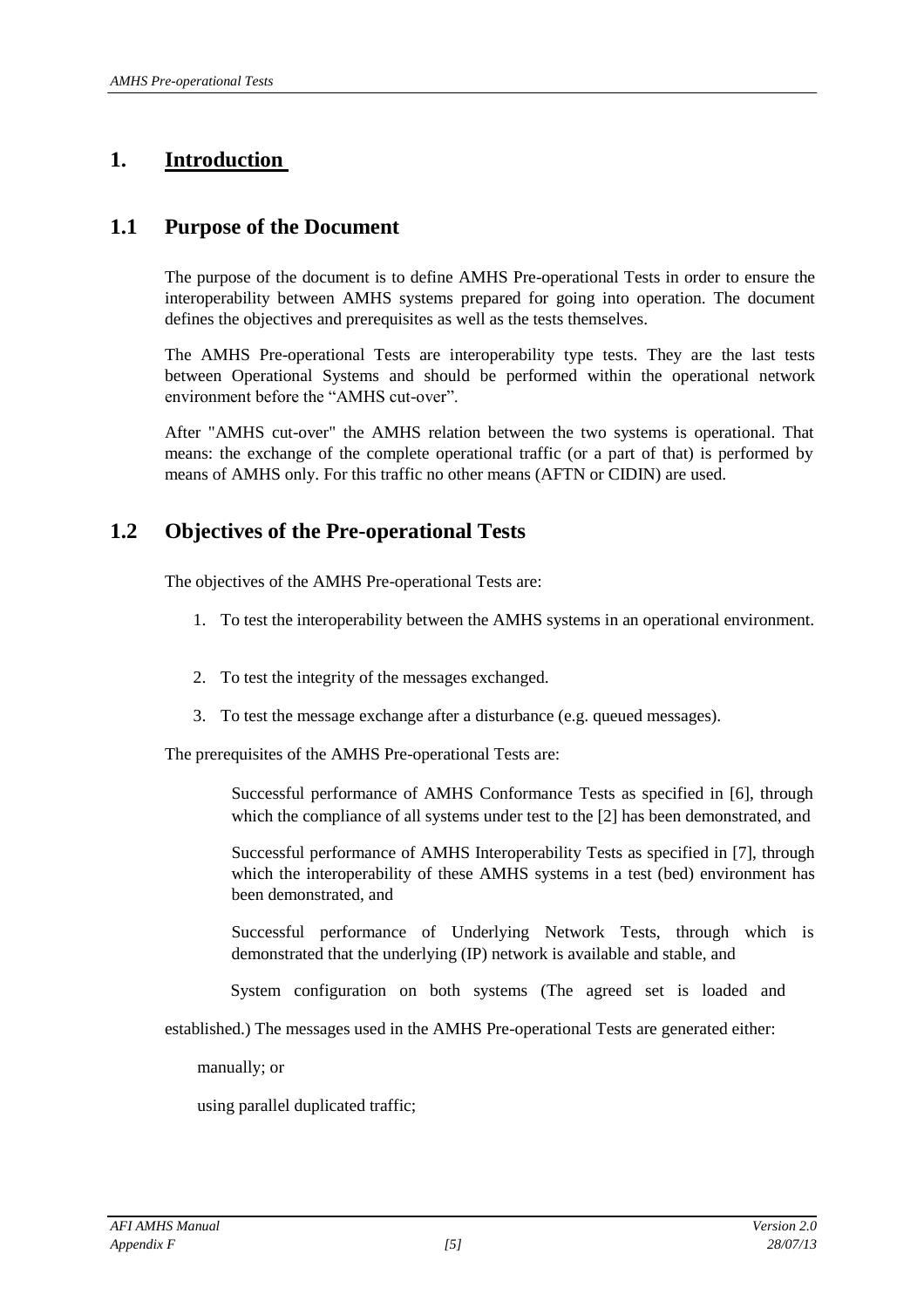## **1.3 Test Overview**

The following tests have to be performed:

1. Go-No-Go Test:

A simple test which checks that the configuration and underlying network functions are operating correctly. It is a prerequisite for the subsequent tests.

2. Traffic duplication and verification:

For selected AFTN addressee indicators all traffic<sup>1</sup> will be duplicated to corresponding AMHS recipient addresses on the remote system. On the remote system the AFTN message received will be compared with the copy received by the AMHS user.

3. Stress test:

The outgoing AMHS traffic recorded in one day within the previous test is repeated from one to the other system and vice versa. To simulate an outage between the involved systems the LAN connection can be disabled; in consequence the messages are queued. If enough messages are queued the LAN connection will be enabled.

4. (Optional) Selected test cases from the AMHS Interoperability Tests: Due to the fact that in the pre-operational test phase the operational system with the complete operational setup is used, a selection of interoperability tests may be repeated.

The estimated duration of the AMHS Pre-operational Tests is 4 days and calculated as follows:

| <b>Test ID</b>                                | <b>Duration</b> | <b>Remark</b>                        |
|-----------------------------------------------|-----------------|--------------------------------------|
| PRE001 and PRE002                             | 1 hour          | inclusive set-up / co-<br>ordination |
| <b>PRE003</b>                                 | 3 days          |                                      |
| <b>PRE004</b>                                 | $0,5$ day       |                                      |
| optional (selected<br>Interoperability Tests) | 1 hour          |                                      |

*Table 1: Estimated duration of the AMHS Pre-operational Tests*

<sup>&</sup>lt;sup>1</sup> Traffic consisting of the locally originated AFTN flow and the incoming AFTN flow; *Locally originated AFTN flow*: national AFTN traffic received by the COM Centre addressed to international (or national) communication partners; *Incoming AFTN flow*: international AFTN traffic received by the COM Centre addressed to international (or national) communication partners.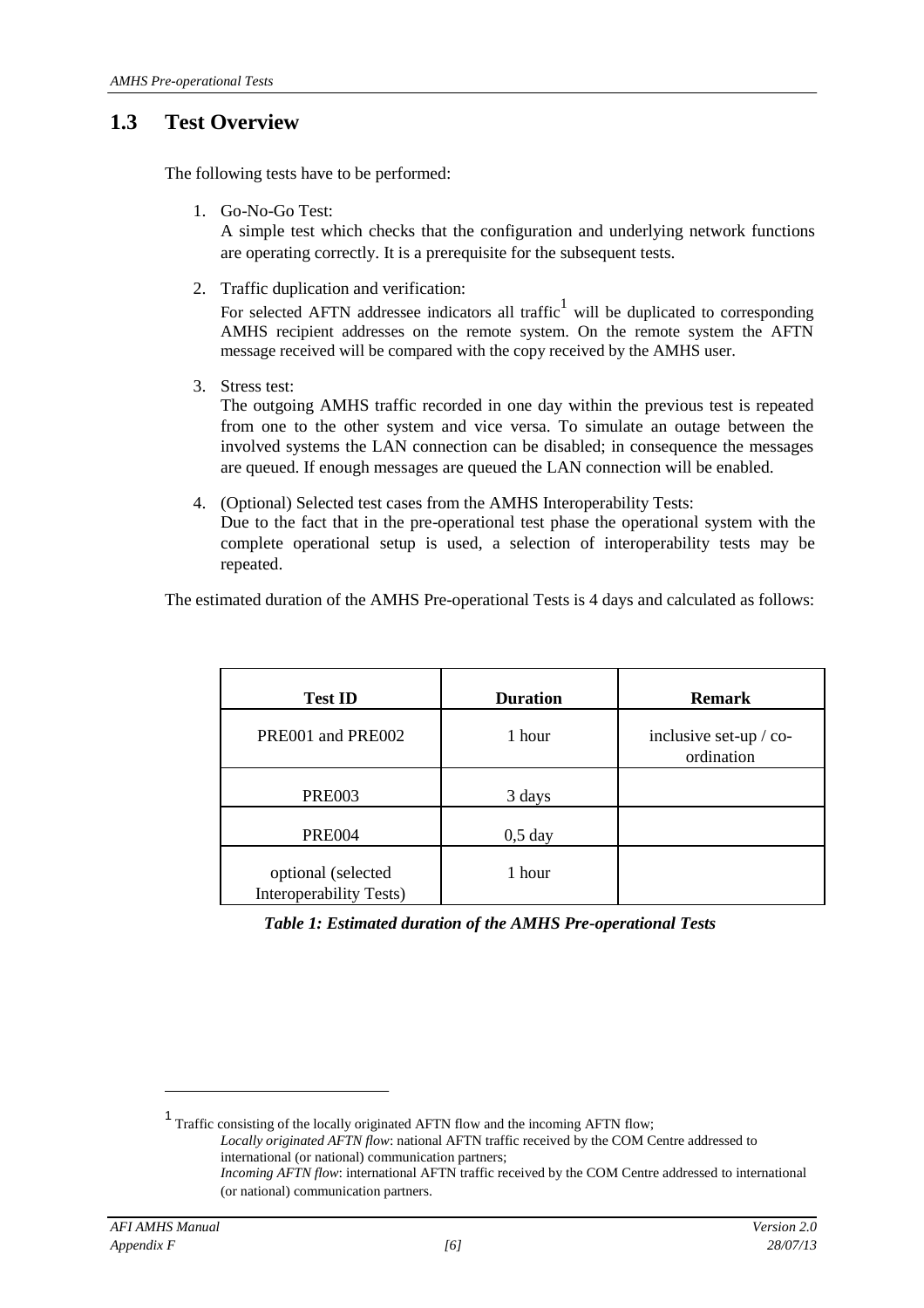## **1.4 Document Structure**

*Chapter 1* presents the purpose, objectives and test overview.

*Chapter 2* presents the test environment used for AMHS Pre-operational Testing.

*Chapter 3* defines the set-up and configuration of the AMHS systems.

*Chapter 4* defines the addressing plan for AMHS Pre-operational Testing.

*Chapter* 5 contains the description of the Pre-operational Tests.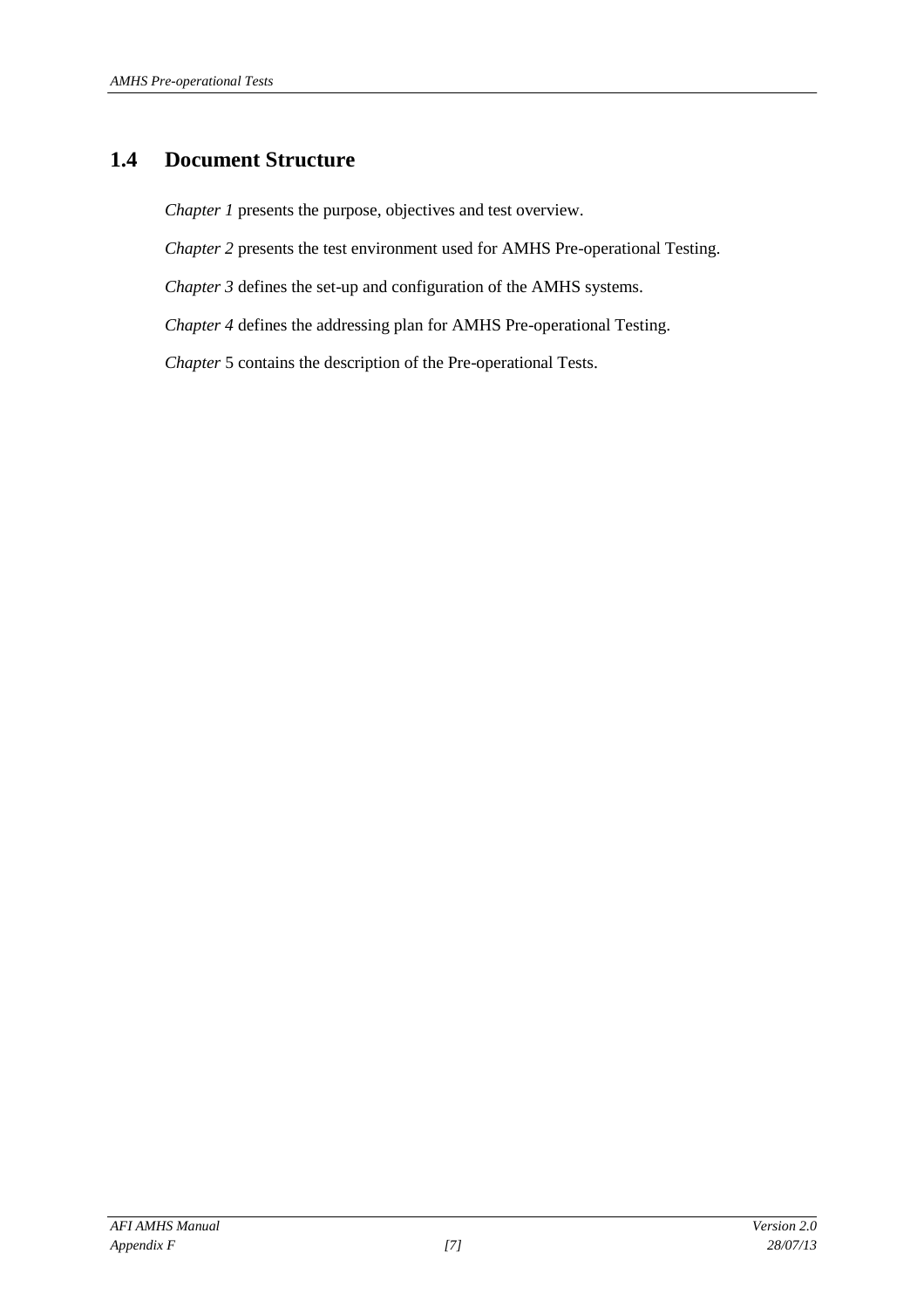## **2. AMHS Pre-operational Test Environment**

## **2.1 Application infrastructure**

The AMHS systems prepared for going into operation are interconnected by means of the operational infrastructure (cf. Figure 1).



*Figure 1: AMHS Pre-operational Test Environment*

## **2.2 Transport infrastructure**

In the EUR Region, the infrastructure to be used is based on the TCP/IP protocol (IPv4/IPv6). In line with existing recommendations<sup>2</sup>, the operational IP connection should utilise IPv6 at the international level and should provide a redundant connectivity. The redundancy concept of the network ensures the reachability in any case between the MTAs, while the MTA uses single IP addresses only.

Figure 2 shows a generic example how a redundant IP connectivity can be designed. The real configuration and details shall be agreed between the test partners.

<sup>&</sup>lt;sup>2</sup> The EUROCONTROL Task Force for Aeronautical data exchange over IP (iPAX-TF) had recommended to use IPv6 on international level (between the member States) and had proposed an IPv6 addressing plan. In this context EUROCONTROL acts on behalf of the ANSPs as a "IPv6 provider" towards RIPE Network Coordination Centre (NCC) and is responsible for the registration and maintenance of the IPv6 addresses for the European (EUROCONTROL member) States. (The RIPE NCC is one of five Regional Internet Registries (RIRs) providing Internet resource allocations, registration services and co-ordination activities that support the operation of the Internet globally.)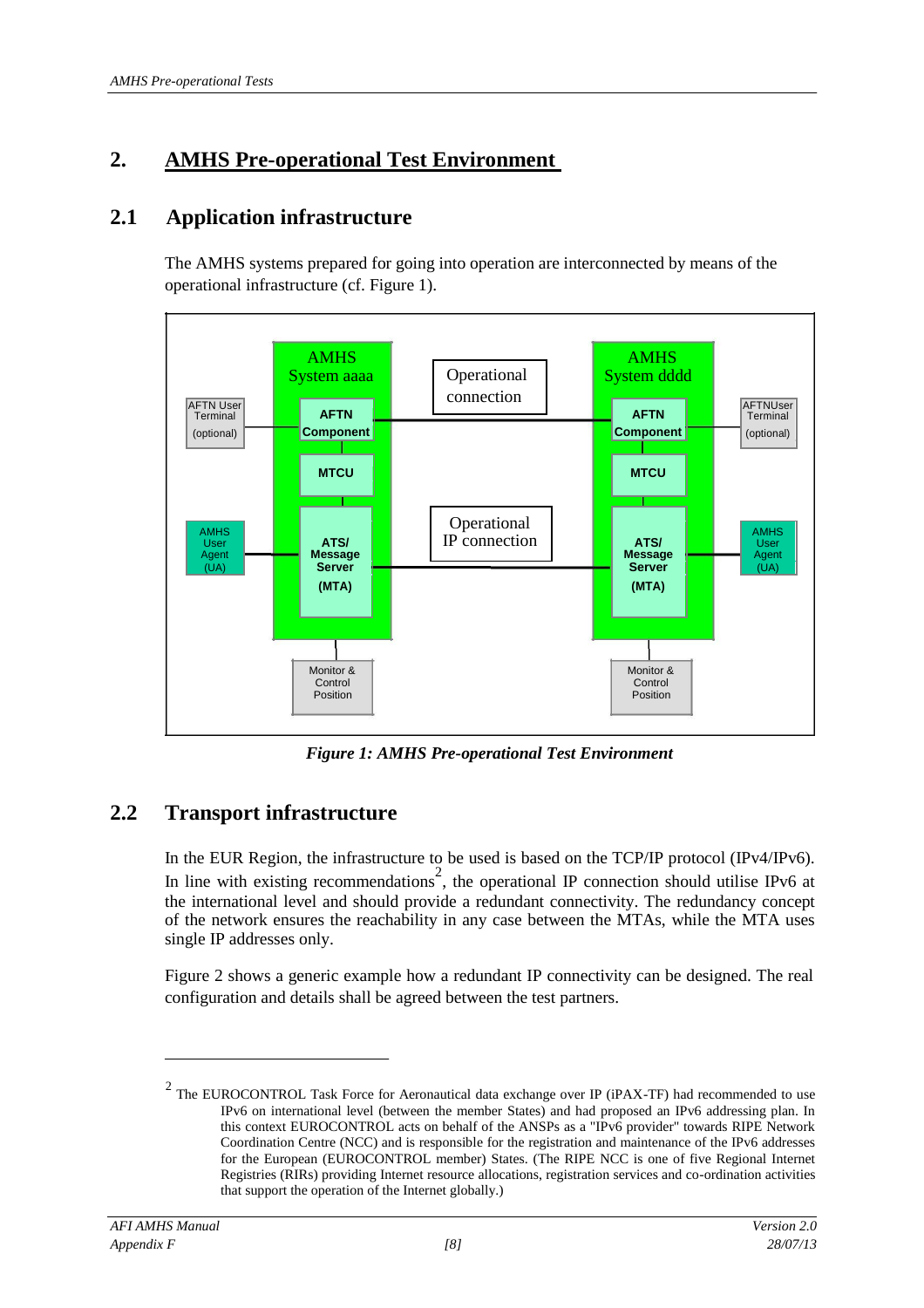

*Figure 2: Example for a redundant international IP connection (Operational and Test)*

*Note. – This figure has to be replaced by the real configured and used infrastructure.*

The RAPNET/MONIQUE/ABCD-Net infrastructure in this case should be replaced by PENS partly or completely later on if available.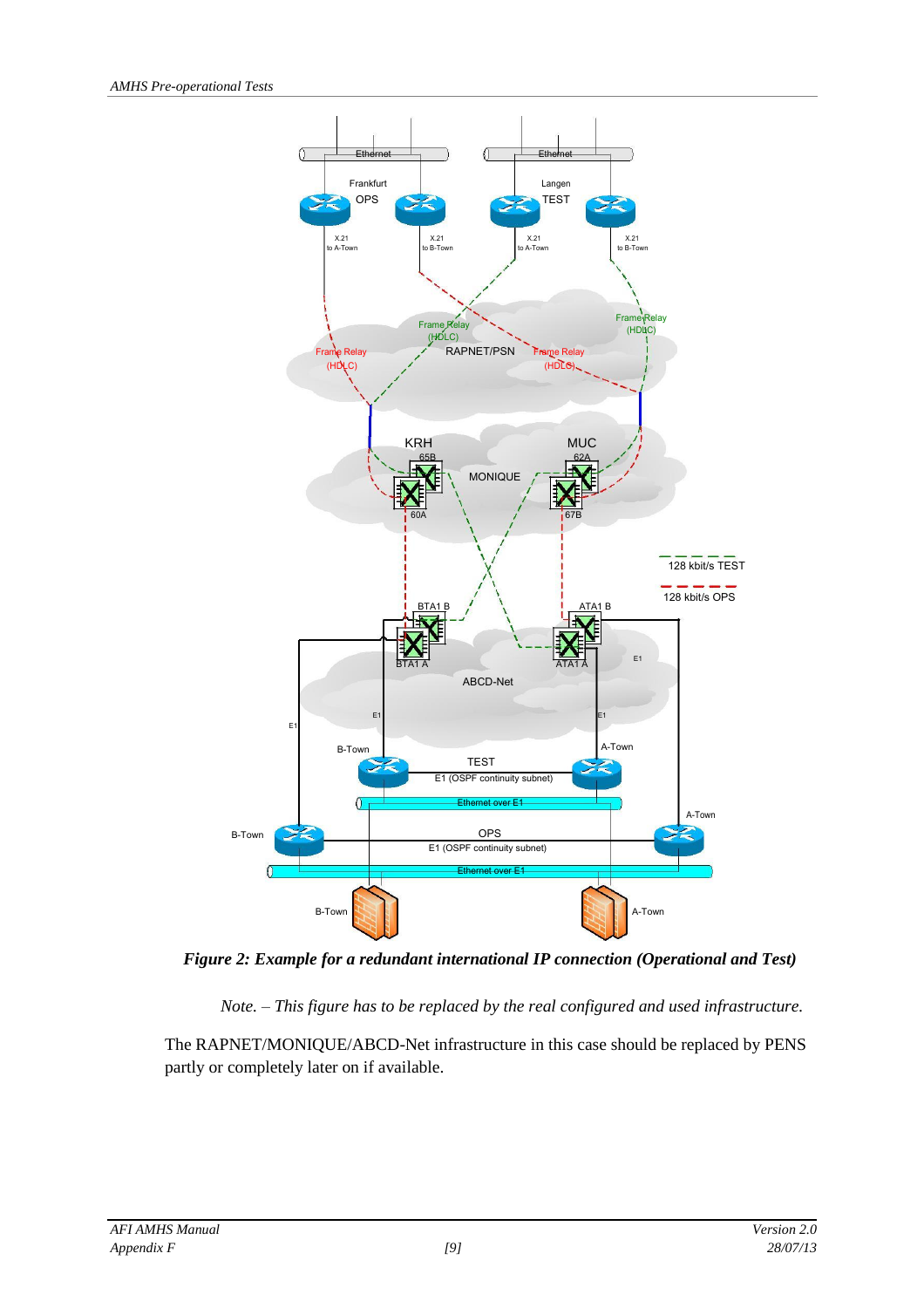## **3. Operational system setup - Configuration**

The AMHS Systems involved in the pre-operational tests are expected to be configured "as close" to the Operational Systems as possible (with respect to routing tables and look-up tables).

Special addresses needed for testing are listed in this document.

MTA names etc. shall follow the recommendations laid down in [3]. For completeness they are listed hereafter.

| <b>Item</b>         | <b>Test partner 1</b> | <b>Test partner 2</b> | recommended values                                        |
|---------------------|-----------------------|-----------------------|-----------------------------------------------------------|
| <b>TSAP</b>         | <b>TBD</b>            | <b>TBD</b>            | e.g. '544350' ("TCP") or<br>'4D4853' ("MHS")              |
| <b>IPv6</b> Address | <b>TBD</b>            | <b>TBD</b>            | in line with the<br><b>EUROCONTROL</b><br>addressing plan |
| <b>IP</b> Port      | TBD                   | TBD                   | 102                                                       |

## **3.1 Configuration Lower Layers**

*Table 2: Configuration Lower Layers*

## **3.2 Configuration Upper Layers**

| <b>Item</b>                        | <b>Test partner 1</b>       | <b>Test partner 2</b>       | recommended values                           |
|------------------------------------|-----------------------------|-----------------------------|----------------------------------------------|
| <b>MTA</b> Name                    | $MTA$ -aaaa <sup>3</sup> -1 | $MTA$ -dddd <sup>4</sup> -1 | cf. $[3]$ section 8.2                        |
| Password                           | ICAO-aaaa-1                 | ICAO-dddd-1                 | cf. $[3]$ section 8.2                        |
| <b>PSAP</b>                        | not used                    | not used                    | not used                                     |
| <b>SSAP</b>                        | not used                    | not used                    | not used                                     |
| Number of incoming<br>associations | <b>TBD</b>                  | <b>TBD</b>                  | 5, should be equal to the<br>outgoing number |

 $3$  Where aaaa = the location indicator of the MTA location of the Test partner 1.

 $4$  Where dddd = the location indicator of the MTA location of the Test partner 2.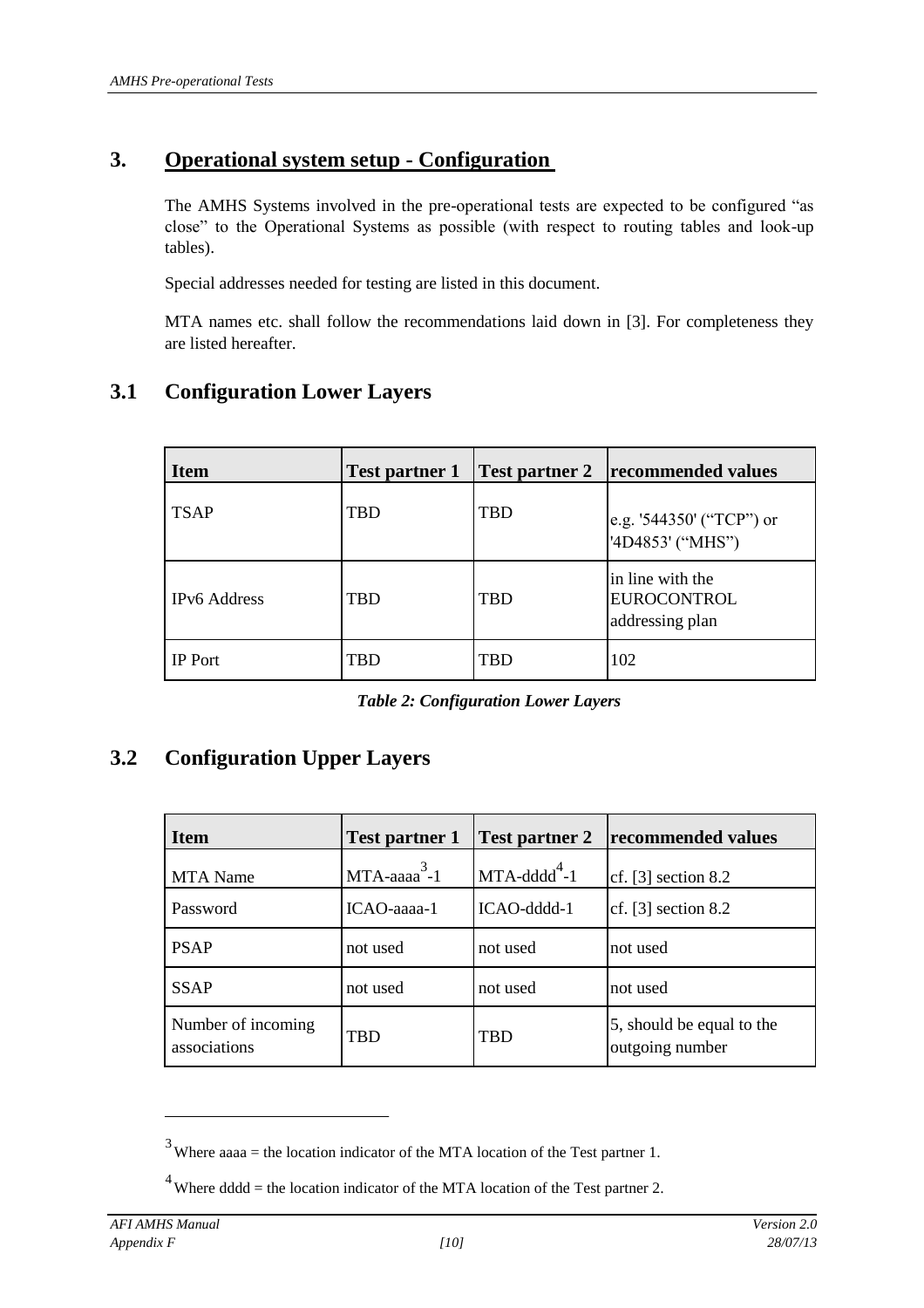| <b>Item</b>                        | <b>Test partner 1</b> | <b>Test partner 2</b> | recommended values                           |
|------------------------------------|-----------------------|-----------------------|----------------------------------------------|
| Number of outgoing<br>associations | <b>TBD</b>            | <b>TBD</b>            | 5, should be equal to the<br>incoming number |
| Protocol type                      | X.400/1988            | X.400/1988            | cf. PDR M6080001 Phasing<br>out of IPM 1984  |
| Dialogue mode                      | Monologue             | Monologue             | see $[4]$                                    |

*Table 3: Configuration Upper Layers*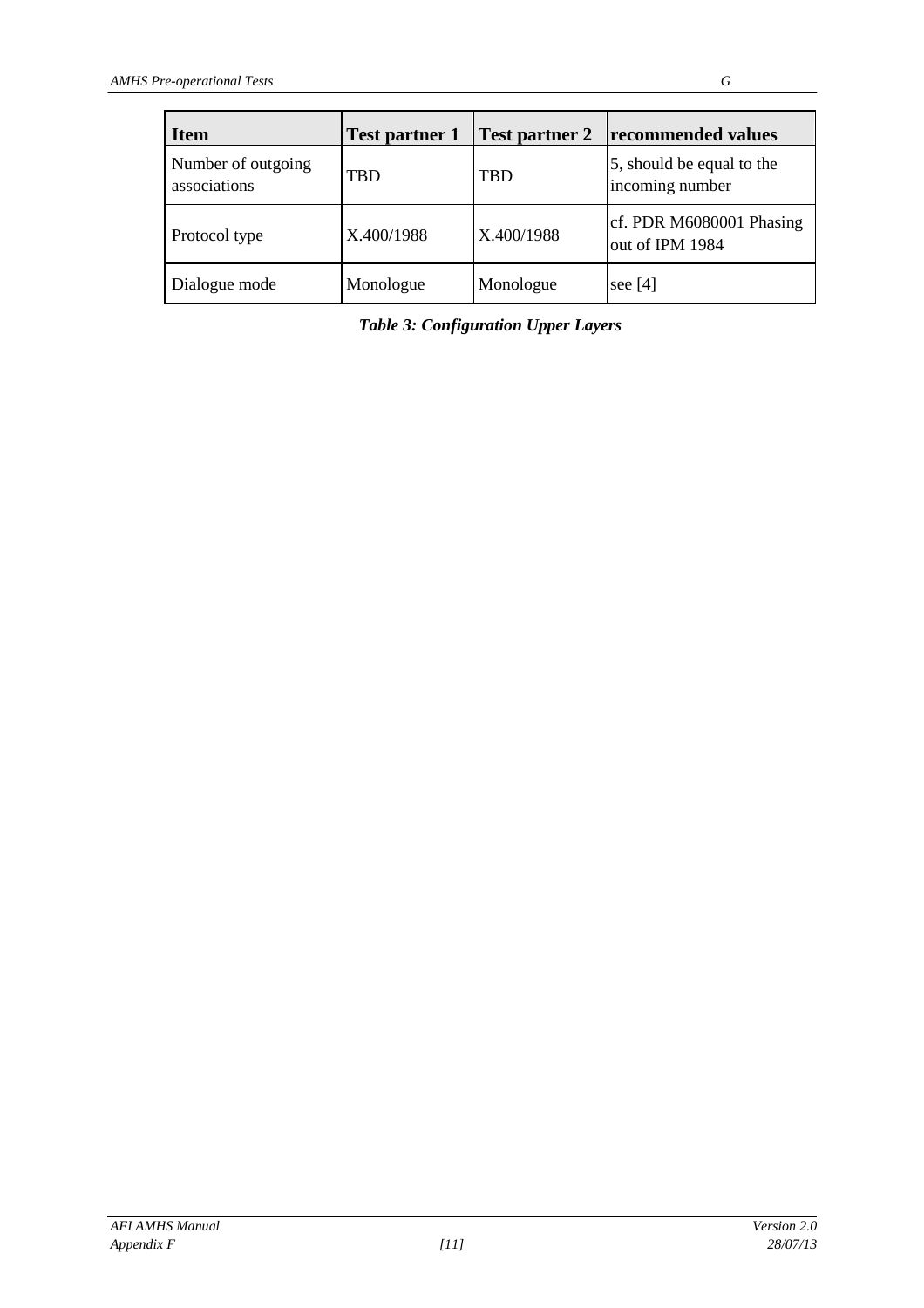## **4. Addressing Plan for AMHS Pre-operational Testing**

### **4.1 User addresses**

To meet the scope of testing, the test-address space used by AMHS Pre-operational Testing should include for each test partner as minimum one AMHS user.

#### **4.1.1 AMHS Users for Test partner 1**

| User Name MF-address |                                                     | <b>Remarks</b>        |
|----------------------|-----------------------------------------------------|-----------------------|
| aaaaAMHA             | /C=XX/A=ICAO/P=bbbb/O=cccc/OU1=aaaa<br>'CN=aaaaAMHA | or other than<br>AMHA |
|                      |                                                     | or more               |

#### *Table 4: Registered AMHS Users (Test partner 1)*

Example:

|          | <b>User Name   MF-address</b>                      | <b>Remarks</b> |
|----------|----------------------------------------------------|----------------|
| LEEEAMHA | /C=XX/A=ICAO/P=AENA/O=LECM/OU1=LEEE<br>CN=LEEEAMHA |                |
|          |                                                    |                |

### **4.1.2 AMHS Users for Test partner 2**

| <b>User Name</b> MF-address |                                                     | <b>Remarks</b>        |
|-----------------------------|-----------------------------------------------------|-----------------------|
| ddddAMHA                    | /C=XX/A=ICAO/P=eeee/O=ffff/OU1=dddd<br>/CN=ddddAMHA | or other than<br>AMHA |
|                             |                                                     | more                  |

#### *Table 5: Registered AMHS Users (Test partner 2)*

Example:

|          | <b>User Name   MF-address</b>                         | <b>Remarks</b> |
|----------|-------------------------------------------------------|----------------|
| EDDDYFYA | /C=XX/A=ICAO/P=GERMANY/O=EDDD/OU1=EDDD<br>CN=EDDDYFYA |                |
|          |                                                       |                |

## **4.2 Addresses for Traffic Duplication**

Due to the fact that the Pre-operational tests will be performed in an operational environment the addresses selected for duplication cannot be pre -determined in this document. The following tables show two different possibilities how to define these addresses. The test partners have all freedom in definition and selection.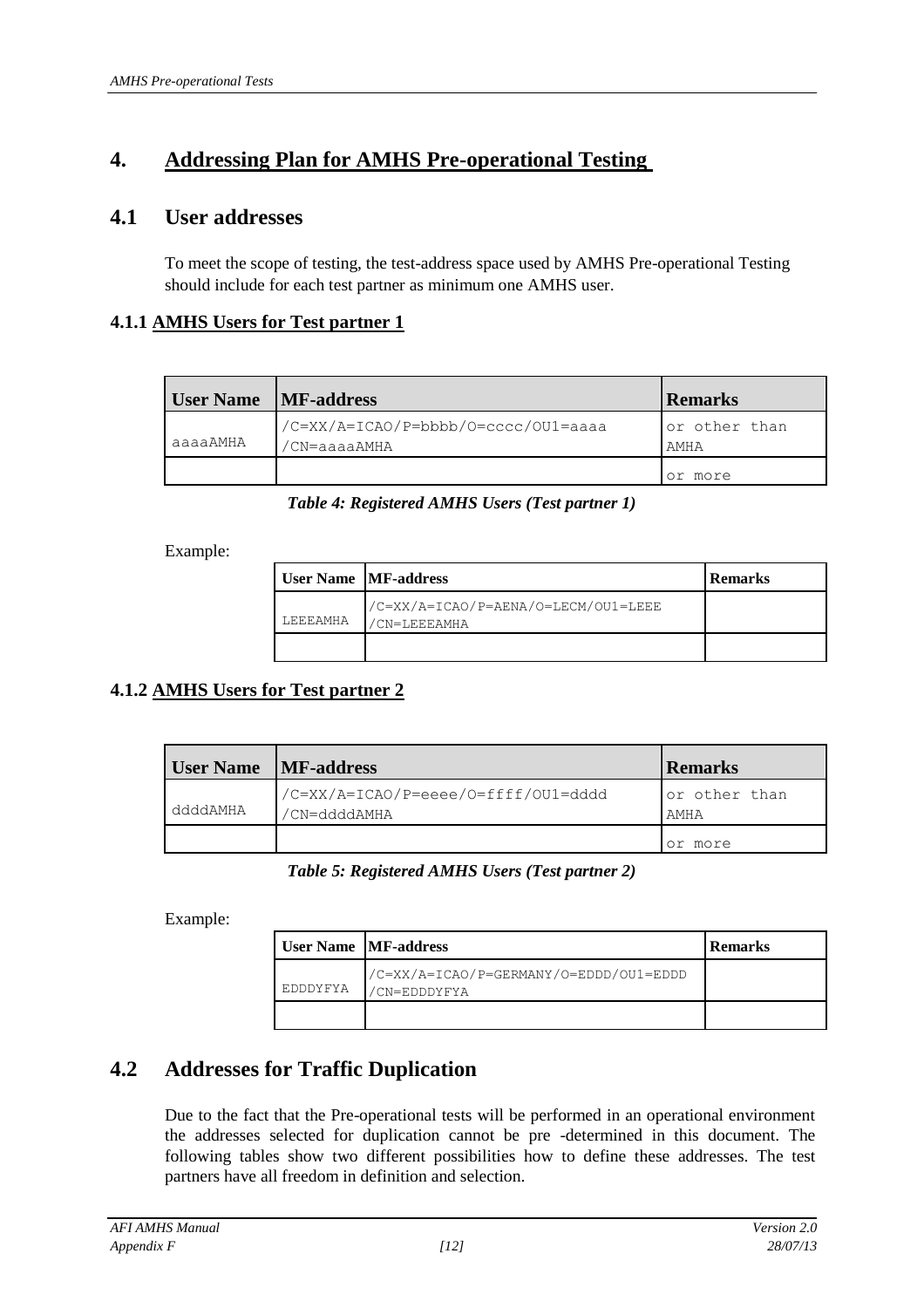It is recommended to select those addresses for duplication to which a moderate number of messages is usually transmitted.

### **4.2.1 AFTN Addresses selected for Traffic Duplication -Test partner 1 to Test partner 2**

| $AF$ Address $ O/R$ address |                                                      | <b>Remarks</b>                 |
|-----------------------------|------------------------------------------------------|--------------------------------|
| ddaaCOPY                    | /C=XX/A=ICAO/P=eeee/O=ffff/OU1=ddaa<br>/CN=ddaaCOPY  | Copy of a real<br>ddaa address |
| ddbbCOPY                    | /C=XX/A=ICAO/P=eeee/O=ffff /OU1=ddbb<br>/CN=ddbbCOPY | Copy of a real<br>ddbb address |
| ddccCOPY                    | /C=XX/A=ICAO/P=eeee/O=ffff /OU1=ddcc<br>'CN=ddccCOPY | Copy of a real<br>ddcc address |
|                             |                                                      | more                           |

*Table 6: AFTN addresses -Test partner 1 to Test partner 2*

#### Example:

| <b>AF Address</b> | O/R address                                         |                            |
|-------------------|-----------------------------------------------------|----------------------------|
| LEEECOPY          | /C=XX/A=ICAO/P=AENA/O=LECM/OU1=LEEE<br>/CN=LEEECOPY | real address:<br>LEEEYNYX  |
| LEEACOPY          | /C=XX/A=ICAO/P=AENA/O=LECM/OU1=LEEA<br>/CN=LEEACOPY | real address:<br>T.EMMYMYX |
| LECMCOPY          | /C=XX/A=ICAO/P=AENA/O=LECM/OU1=LECM<br>/CN=LECMCOPY | real address:<br>LECMZAZX  |
|                   |                                                     |                            |

### **4.2.2 AFTN Addresses selected for Traffic Duplication -Test partner 2 to Test partner 1**

|          | AF Address   O/R address                            | <b>Remarks</b>                          |
|----------|-----------------------------------------------------|-----------------------------------------|
| aaaaAMHA | /C=XX/A=ICAO/P=bbbb/O=cccc/OU1=aaaa<br>/CN=aaaaAMHA | Copy of a real<br>aaaa address          |
| aaaaAMHB | /C=XX/A=ICAO/P=bbbb/O=cccc/OU1=aaaa<br>'CN=aaaaAMHB | Copy of another<br>real aaaa<br>address |
| aaccAMHC | /C=XX/A=ICAO/P=bbbb/O=cccc/OU1=aacc<br>'CN=aaccAMHC | Copy of a real<br>aacc address          |
|          |                                                     | more                                    |

*Table 7: AFTN addresses -Test partner 2 to Test partner 1*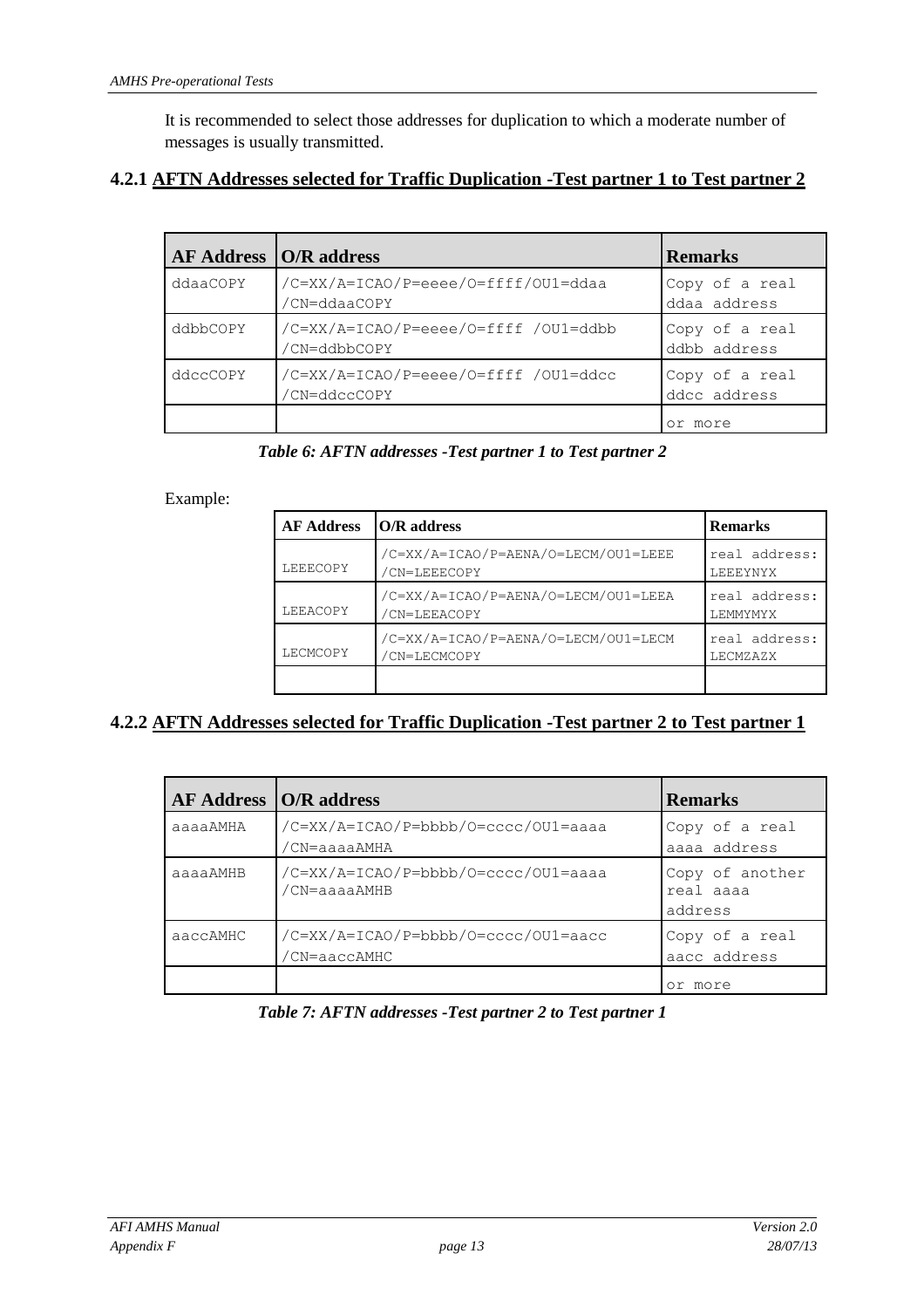Example:

| AF<br><b>Address</b> | <b>O/R</b> address                                     | <b>Remarks</b>                   |
|----------------------|--------------------------------------------------------|----------------------------------|
| EDDDAMHA             | /C=XX/A=ICAO/P=GERMANY/O=EDDD/OU1=EDDD<br>'CN=EDDDAMHA | real address:<br><b>EDDDYNYX</b> |
| <b>EDDDAMHB</b>      | /C=XX/A=ICAO/P=GERMANY/O=EDDD/OU1=EDDD<br>'CN=EDDDAMHB | real address:<br><b>EDZOYMYX</b> |
| <b>EDZZAMHC</b>      | /C=XX/A=ICAO/P=GERMANY/O=EDDD/OU1=EDZZ<br>'CN=EDZZAMHC | real address:<br><b>EDZZNAXX</b> |
|                      |                                                        |                                  |

## **4.3 DL addresses**

It is recommended to use for DLs specific Common Names (CN) to make it transparent for the users that this special O/R address is related to a Distribution list. The CN of a DL O/R address should in line with the definition for PDAI in [1].

## **4.4 AFTN and X.400 Routing Tables**

It is recommended that the systems involved in the Pre-operational Tests are configured with the latest valid **AFTN Routing Table** available in the AMC system including the minor changes needed for the Pre-operational Tests themselves.

Only for the selected traffic (bilaterally agreed addresses) shall AFTN routing paths through the MTCU be set up.

Furthermore it is recommended that the systems are configured with the **complete X.400 Routing Table** covering all existing PRMD names. For all PRMD names which are not involved in the Pre-operational Tests, a default routing to a "Dummy MTA direction" shall be defined in order to handle exceptional situations within the Pre-operational Tests as well as for future operations.

Only for the selected traffic (bilaterally agreed addresses) shall respective X.400 routing paths through the MTCU or to the adjacent MTA be set up.

The recommended complete setup of the X.400 Routing table allows the responsible international COM Centre to ensure that each message entered into an international Network (AFTN, CIDIN as well as AMHS) is correct in format and addressing. When using a reduced X.400 routing table, (use of general default routing entries), such checking of addressing cannot be performed, especially if domestic UAs are connected. Only with the full set of PRMD routing entries, is a minimum checking of address validity possible.

## **4.5 Look-up Tables**

### **4.5.1 Generic look-up Tables**

It is recommended that the systems are configured with the complete set of information required for the address translation.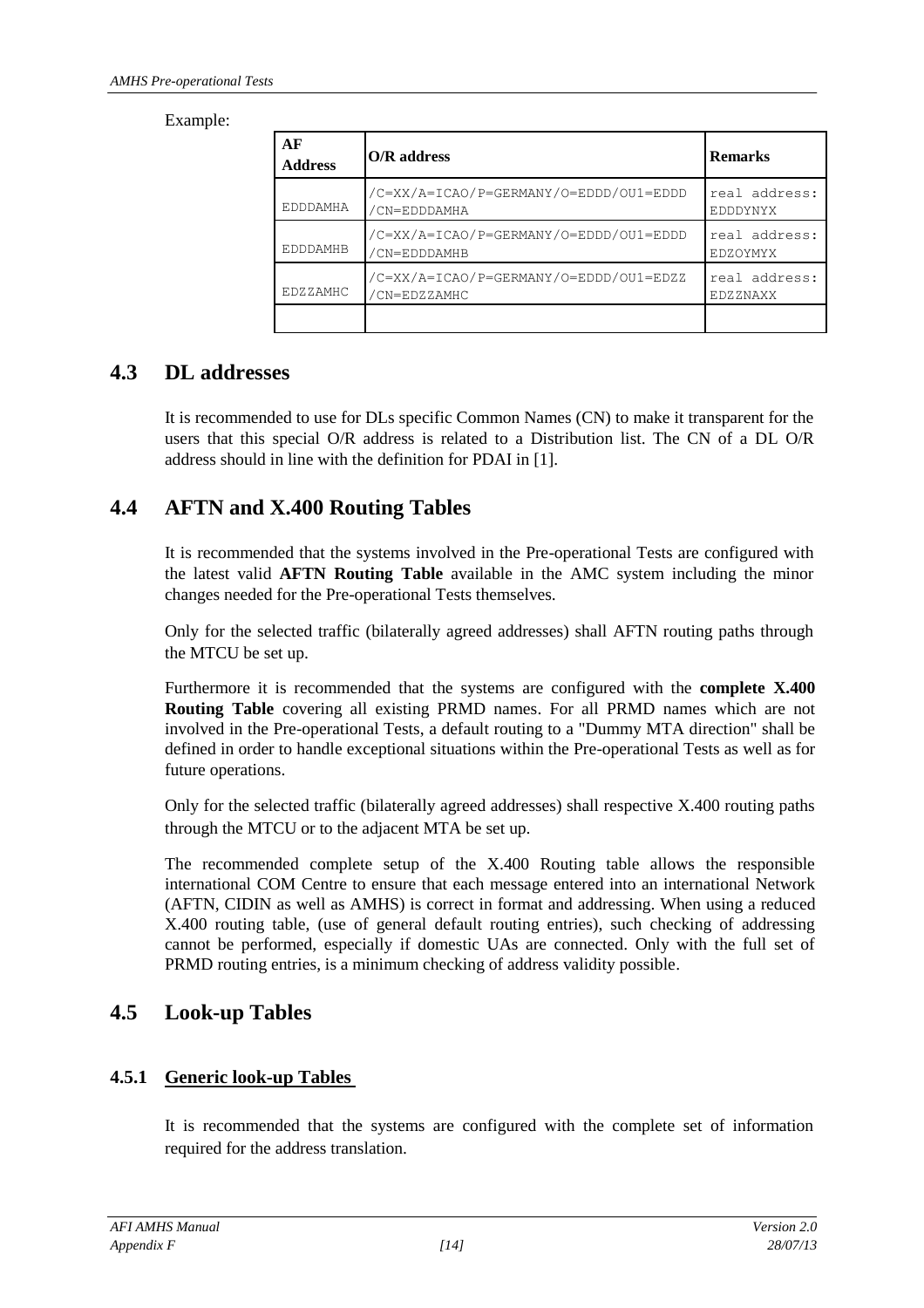The tables needed are reflected in the Intra MD Addressing function of the ATS Messaging Management Centre (AMC). From the AMC the complete **MD Look-up Table** (AMHSMDRegisterExport.csv) and the complete **CAAS Look-up Tables** (CaasTable.csv) can be downloaded.

Loading of the complete tables is recommended to ensure that the AMHS application is able to handle the extensive content of the tables covering the address translation of all existing AFTN addresses into AMHS O/R addresses (XF as well as CAAS) and vice versa.

#### **4.5.2 User address look-up Table**

It is recommended to start Pre-operational tests and operations with empty **User address lookup tables**.

This kind of functionality should be foreseen for exceptional users and situations. Each entry in this table shall be coordinated with the AMC for the Regional and world-wide use.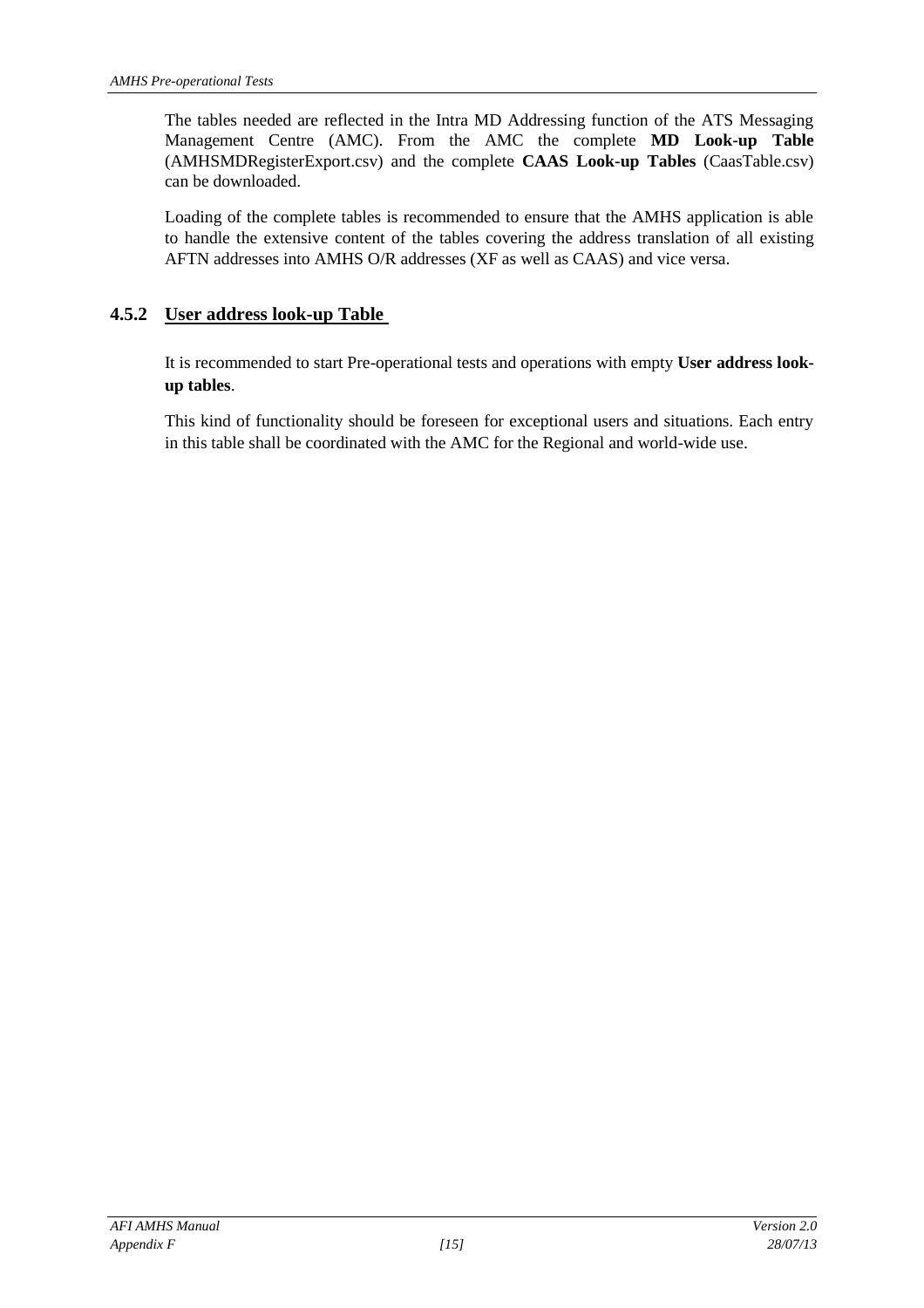## **5. Test Description**

## **5.1 Test Scenarios**

The tests are described in the following test scenarios:

PRExxx where xxx is the scenario number.

The following table contains an overview of the test scenarios:

| Test-case id  | <b>Test function</b>                                                       |
|---------------|----------------------------------------------------------------------------|
| <b>PRE001</b> | Go-NoGo test Test partner 1 to Test<br>partner 2                           |
| <b>PRE002</b> | Go-NoGo test Test partner 2 to Test<br>partner 1                           |
| <b>PRE003</b> | <b>Exchange of duplicated Operational</b><br>messages, check of integrity. |
| <b>PRE004</b> | Stress / Load Test (queued data)                                           |

*Table 8: Test Scenario overview*

## **5.2 Pre-operational AMHS Tests**

This section contains the test-cases. Each test-case is written on a test sheet, which should be completed during testing.

The top of test-sheet contains the **test-case id** and a description of the **tested functionality**.

The **Test description** contains the instructions for the tester, the addresses used and the test message used.

The **Test control** contains the expected reaction/observation of the Systems under Test (SUTs).

The section **Test result** is used to log the test results.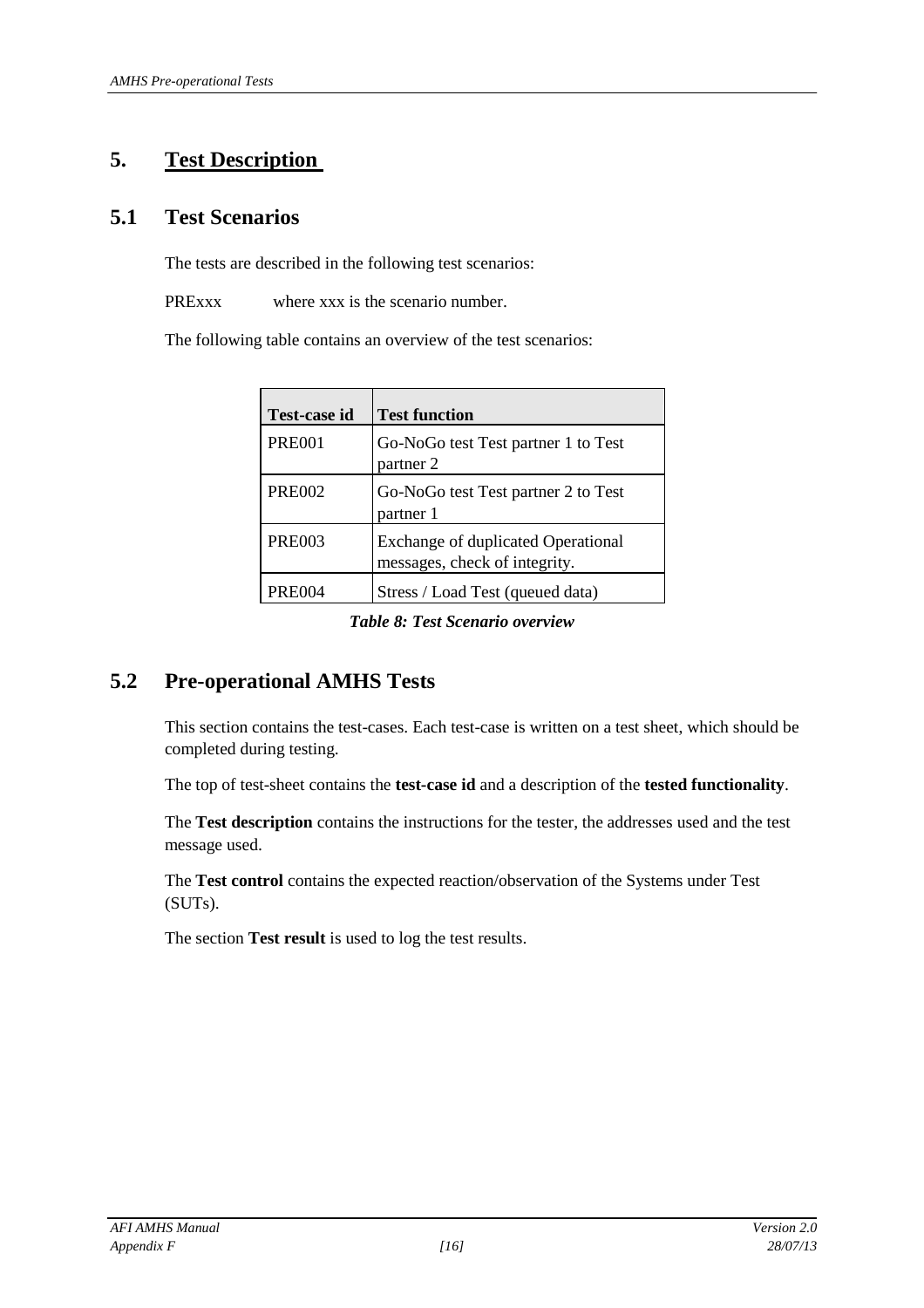### **5.2.1 Go-No-Go test**

| Test reference : | Tested functionality:                                                                                                                                          |
|------------------|----------------------------------------------------------------------------------------------------------------------------------------------------------------|
| <b>PRE001</b>    | This is a simple test with the purpose to check that the<br>configuration and underlying network work correctly. It<br>is a prerequisite for subsequent tests. |
|                  | An FF priority message is sent from Test partner 1 to<br>Test partner2.                                                                                        |

#### **Test description:**

From aaaaAMHA send the following FF priority message to ddddAMHA:

```
PRE001
```
123456789012345678901234567890123456789012345678901234567890123456789 AAAAAAAAAAAAAAAAAAAAAAAAAAAAAAAAAAAAAAAAAAAAAAAAAAAAAAAAAAAAAAAAAAAAA BBBBBBBBBBBBBBBBBBBBBBBBBBBBBBBBBBBBBBBBBBBBBBBBBBBBBBBBBBBBBBBBBBBBB CCCCCCCCCCCCCCCCCCCCCCCCCCCCCCCCCCCCCCCCCCCCCCCCCCCCCCCCCCCCCCCCCCCCC (and so on till)

ZZZZZZZZZZZZZZZZZZZZZZZZZZZZZZZZZZZZZZZZZZZZZZZZZZZZZZZZZZZZZZZZZZZZZ

Check the correct reception at ddddAMHA and send the following acknowledgement if the message is received correctly.

From ddddAMHA send the following message to aaaaAMHA:

ACK001 PLS CONTINUE WITH PRE002

#### **Test control:**

Check the correct reception of the message at ddddAMHA. No difference must exist between the message as defined above and the received message.

#### **Test result:**

| <b>PASS</b> | <b>FAILED</b> | <b>INCONCLUSIVE</b> |
|-------------|---------------|---------------------|
|             |               |                     |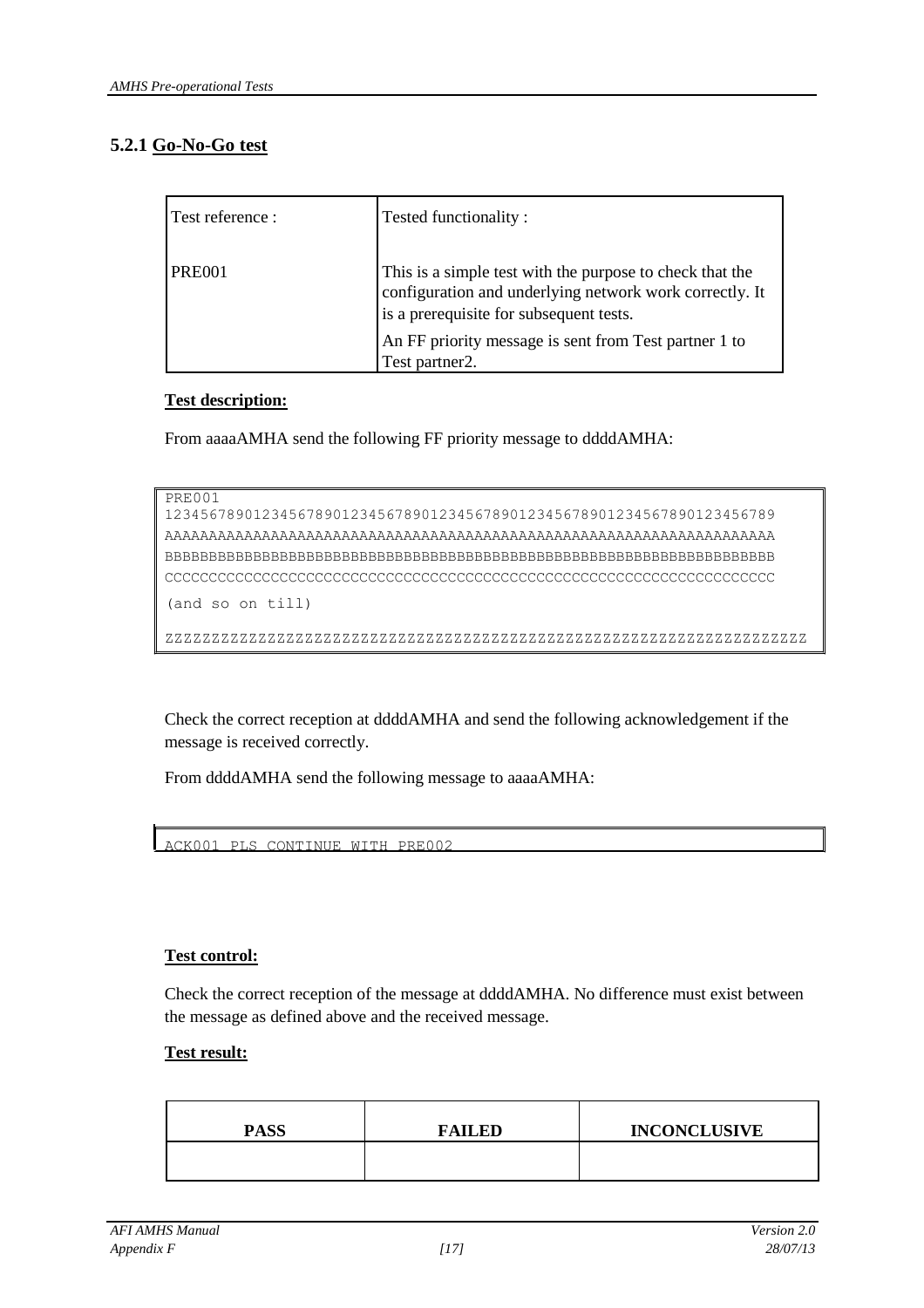| Test reference : | Tested functionality:                                                                                                                                          |
|------------------|----------------------------------------------------------------------------------------------------------------------------------------------------------------|
| <b>PRE002</b>    | This is a simple test with the purpose to check that the<br>configuration and underlying network work correctly. It<br>is a prerequisite for subsequent tests. |
|                  | An FF priority message is sent from Test partner 2 to<br>Test partner1.                                                                                        |

#### **Test description:**

From ddddAMHA send the following message to aaaaAMHA:

```
PRE002
```

```
123456789012345678901234567890123456789012345678901234567890123456789 
AAAAAAAAAAAAAAAAAAAAAAAAAAAAAAAAAAAAAAAAAAAAAAAAAAAAAAAAAAAAAAAAAAAAA 
BBBBBBBBBBBBBBBBBBBBBBBBBBBBBBBBBBBBBBBBBBBBBBBBBBBBBBBBBBBBBBBBBBBBB 
CCCCCCCCCCCCCCCCCCCCCCCCCCCCCCCCCCCCCCCCCCCCCCCCCCCCCCCCCCCCCCCCCCCCC
(and so on till)
```
ZZZZZZZZZZZZZZZZZZZZZZZZZZZZZZZZZZZZZZZZZZZZZZZZZZZZZZZZZZZZZZZZZZZZZ

Check the correct reception at aaaaAMHA and send the following acknowledgement if the message is received correctly.

From aaaaAMHA send the following message to ddddAMHA:

ACK002 PLS CONTINUE WITH PRE003

#### **Test control:**

Check the correct reception of the message at aaaaAMHA. No difference must exist between the message as defined above and the received message.

#### **Test result:**

| <b>PASS</b> | FAILED | <b>INCONCLUSIVE</b> |
|-------------|--------|---------------------|
|             |        |                     |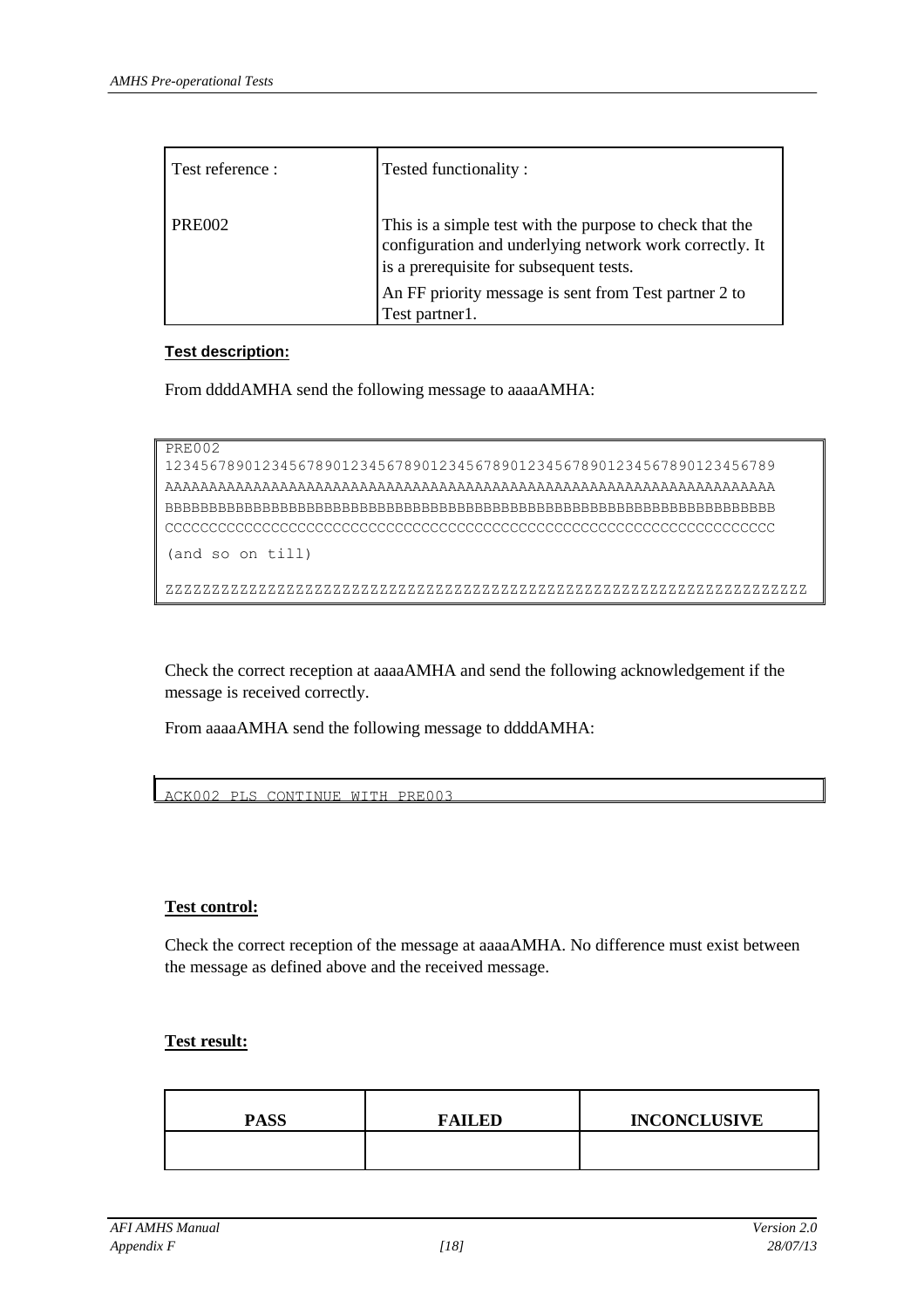#### **5.2.2 Duplicated message exchange**

| Test reference : | Tested functionality:                                                                                                                                                                                                                                     |
|------------------|-----------------------------------------------------------------------------------------------------------------------------------------------------------------------------------------------------------------------------------------------------------|
| <b>PRE003</b>    | For selected AFTN destination addresses all traffic will<br>be duplicated to corresponding AMHS recipient<br>addresses at the remote system. At the remote system the<br>AFTN messages received will be compared with the<br>copies transmitted via AMHS. |

#### **Test description:**

On the system of **Test partner 1** enable the duplication of Operational traffic for the agreed AFTN addressee indicators:

On the system of **Test partner 2** enable the duplication of Operational traffic for agreed AFTN addressee indicators:

The duplication shall remain active for 3 days.

#### **Test control:**

Note: Not all details of test control can be defined since two different systems are involved. Therefore the control is done in a general form. The main purpose of this test is to prove the integrity of the message exchange. At the same time, it is possible to detect problems which have not been spotted during previous tests.

- 1. Compare the number of messages received at the AFTN addresses with the number of messages received as copies at the corresponding AMHS addresses (check if all duplicated messages are received)..
- 2. Compare the contents of the messages received for one randomly selected hour of traffic per day. The method of comparison is a local matter. Some options are:
	- a) the messages can be displayed on two screens and compared one by one,
	- b) the traffic log can be exported and compared (partly) electronically/in an automated way.
- 3. Check the event logging of the system for abnormalities in the area of AMHS/X.400/AFTN/AMHS Gateway.
- 4. Check the event logging / traffic traces for NDRs.
- 5. Check for Control Position events.
- 6. Check the X.400/AMHS Diagnostics, check the number of associations used (in particular possible hanging/unused associations).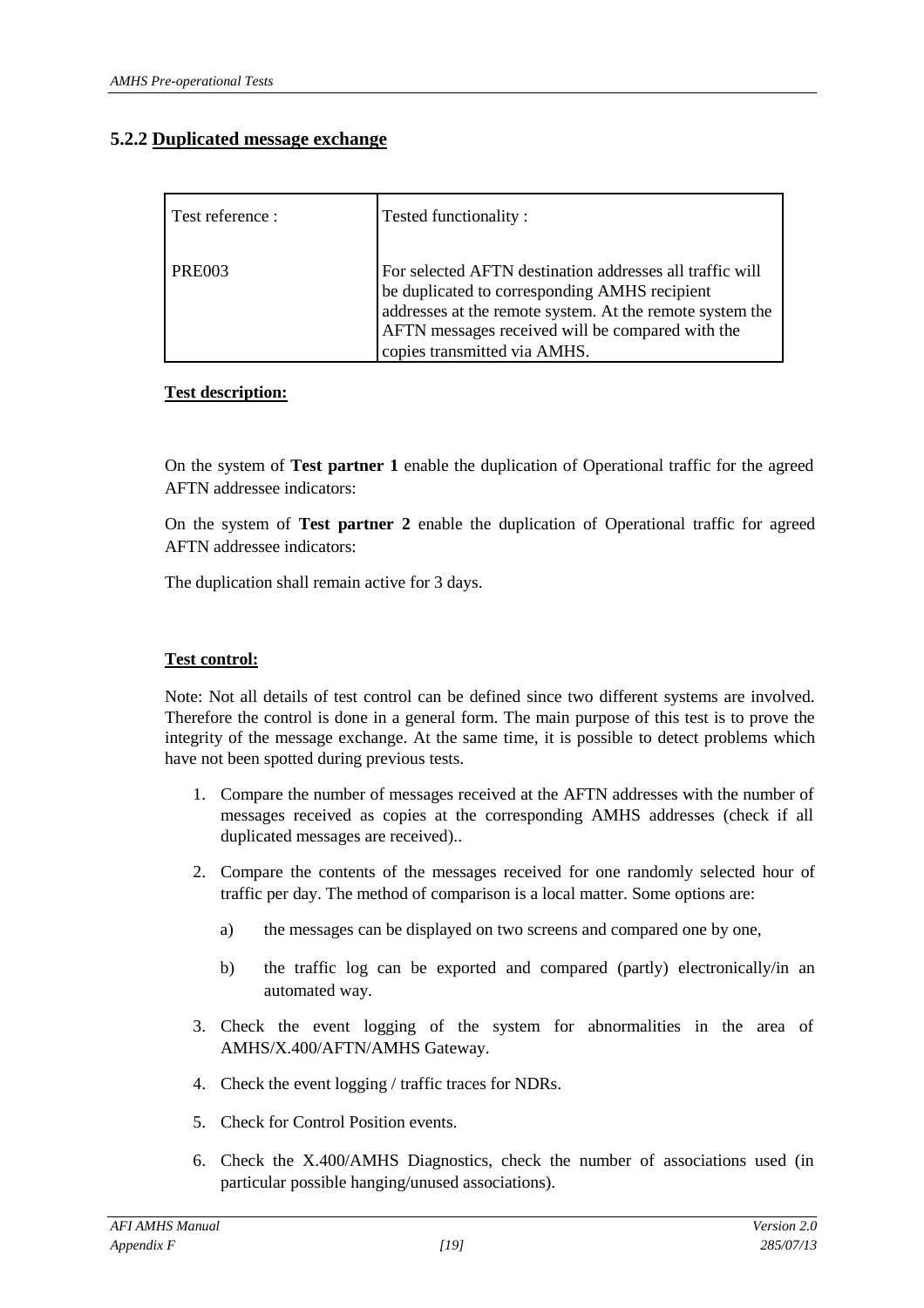7. Monitor the underlying network infrastructure (network specialist).

The following table can be used to make notes of the Test Control result.

| <b>Test Control</b>                                                                                                               | <b>Result</b> |
|-----------------------------------------------------------------------------------------------------------------------------------|---------------|
| 1. Compare the number of messages<br>received as AFTN copy with the number<br>of messages received as AMHS copy                   |               |
| 2. Compare the contents of the messages.                                                                                          |               |
| 3. The messages can be displayed on two<br>screens and compared one by one.                                                       |               |
| 4. The traffic log can be exported and<br>compared (partly) electronically/in an<br>automated way.                                |               |
| 5. Check the event logging of the system<br>for abnormalities in the area of AMHS /<br>X.400 / AFTN/AMHS Gateway.                 |               |
| 6. Check whether NDRs have been received<br>or transmitted.                                                                       |               |
| 7. Check for events at the Control Position.                                                                                      |               |
| 8. X.400 / AMHS diagnostics, check the<br>number of associations used (in<br>particular possible hanging/unused<br>associations). |               |
| 9. Monitor the underlying network<br>infrastructure (network specialist).                                                         |               |

*The test is failed if messages are lost, duplicated or corrupted. The other observations have to be forwarded to each other in the form of a test log and discussed in a test review.*

#### **Test result:**

| <b>PASS</b> | <b>FAILED</b> | <b>INCONCLUSIVE</b> |
|-------------|---------------|---------------------|
|             |               |                     |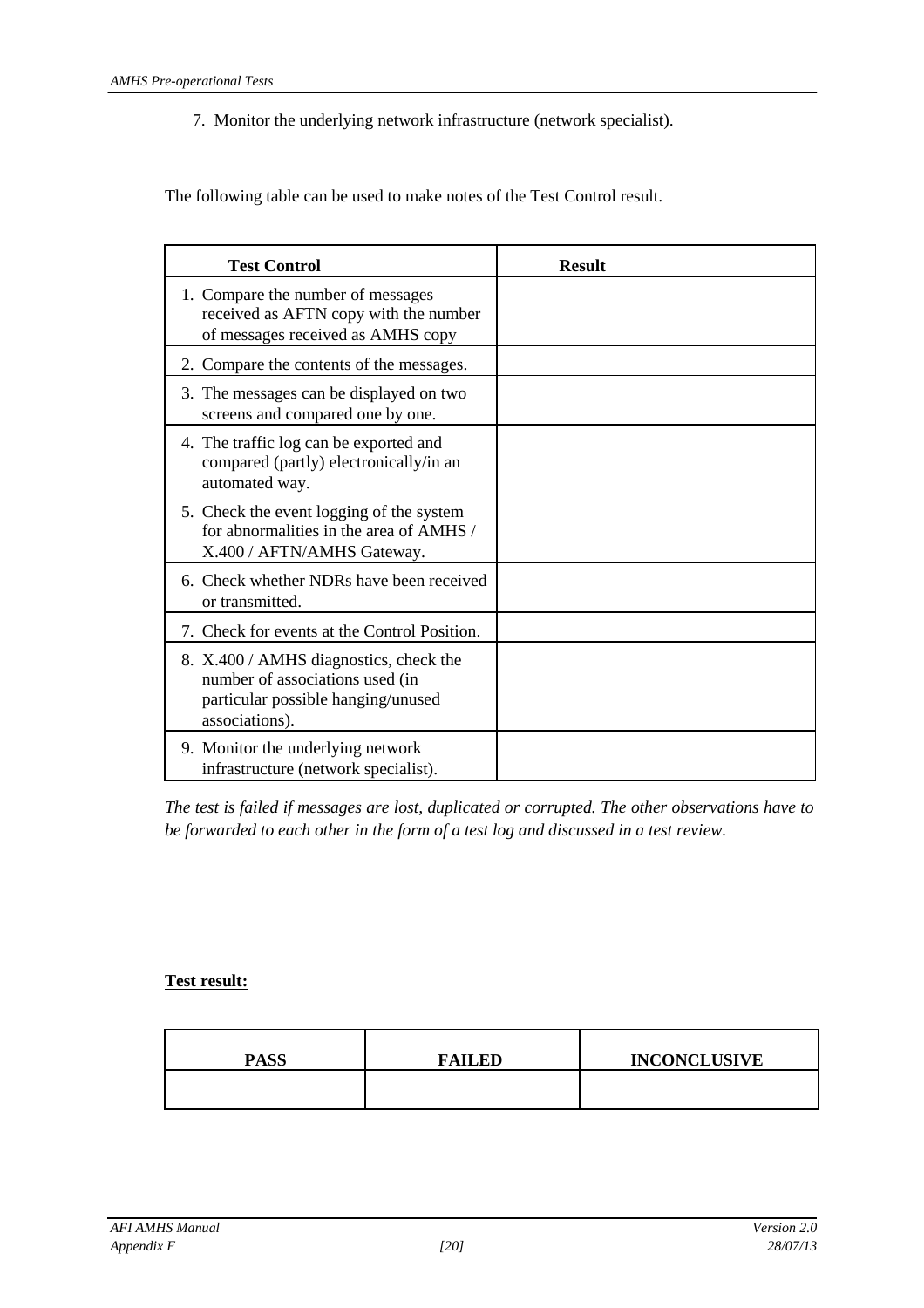### **5.2.3 Stress / Load Test**

| Test reference : | Tested functionality:                                                                                                                                                      |
|------------------|----------------------------------------------------------------------------------------------------------------------------------------------------------------------------|
| <b>PRE004</b>    | This test is performed to observe the behaviour of both<br>systems during a load/stress situation. The traffic<br>exchanged in test PRE003 is repeated in a burst fashion. |

#### **Test description:**

- 1. Disable the duplication of traffic on both sides.
- 2. Three tests should be run. The amount of messages shall be:

100 for the first test

200 for the second test

400 for the third test.

- 3. Both sides shall retrieve the outgoing AMHS traffic exchanged in PRE003 for an agreed day.
- 4. Both sides shall inform each other about the amount of messages to be expected.
- 5. At **Test partner 2** (or 1) interrupt the LAN connection to **Test partner 1** (or 2) by an adequate command (should be agreed between the Test partners).
- 6. At **Test partner 1** and **Test partner 2** "repeat" the messages retrieved in step 2 and observe a queue with a length as communicated in step 3.
- 7. The moment to re-connect the LAN is co-ordinated by telephone. Note down the time it takes from re-connecting the LAN till the moment the queues are empty.
- 8. At **Test partner 2** (or 1) re-establish the LAN connection by adequate means (commands).
- 9. Observe and notice the incoming and outgoing message flow.

#### **Test control:**

- 1. The number of messages received shall be equal to the number of messages expected.
- 2. Check the event logging of the system for abnormalities in the area of AMHS / X.400 / AFTN/AMHS Gateway.
- 3. Check the event logging / traffic traces for NDRs.
- 4. Check for Control Position events.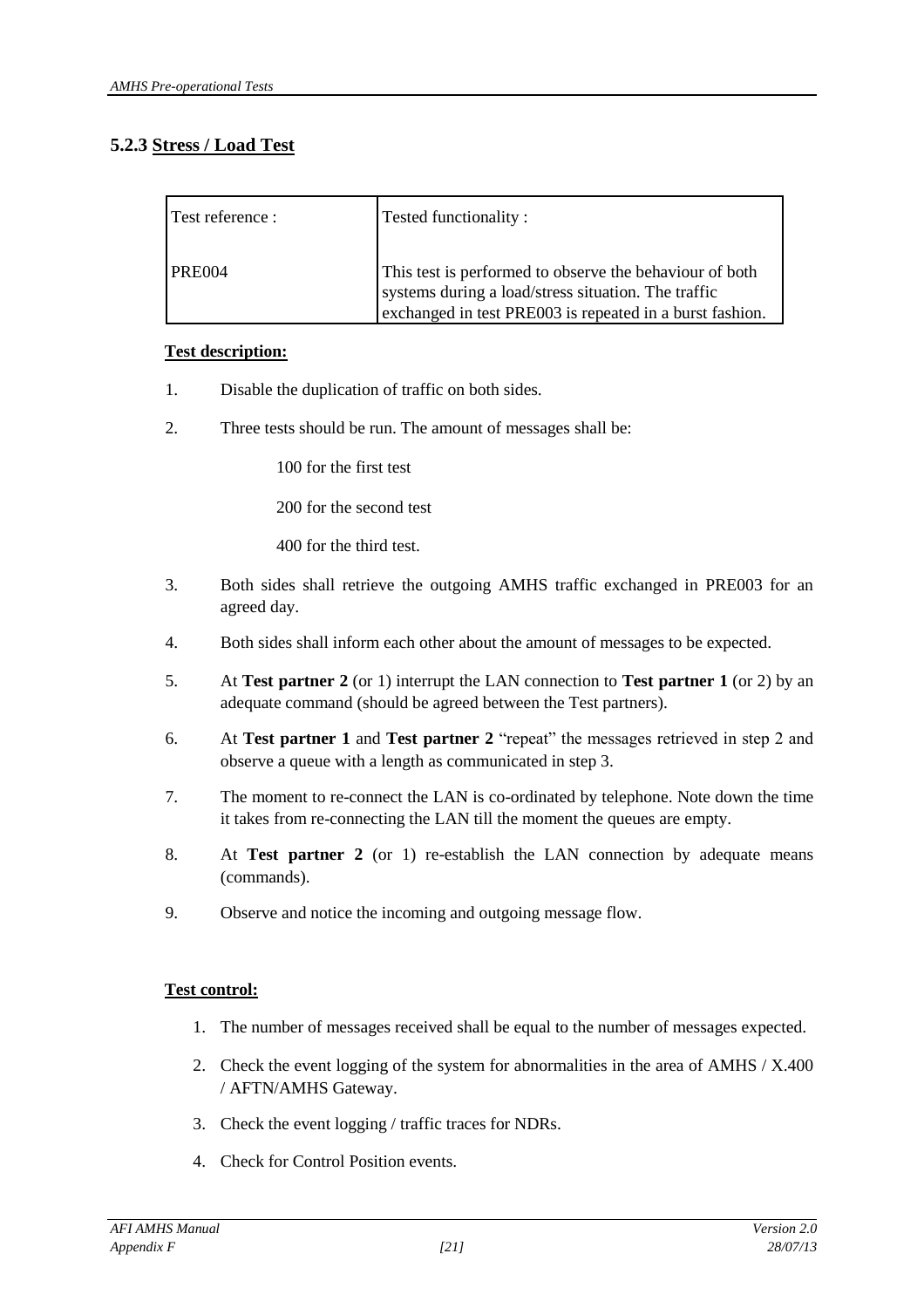- 5. Check the X.400 / AMHS diagnostics, check the number of associations used (in particular possible hanging/unused associations).
- 6. Monitor the underlying network infrastructure (network specialist).
- 7. At both sides note the amount of time needed to flush the queues.

The following table can be used to make notes of the Test Control result.

| <b>Test Control</b> |                                                                                                                                           | <b>Result</b> |     |     |
|---------------------|-------------------------------------------------------------------------------------------------------------------------------------------|---------------|-----|-----|
|                     |                                                                                                                                           | 100           | 200 | 400 |
| 1.                  | The number of messages received<br>shall be equal to the number of<br>messages expected.                                                  |               |     |     |
| 2.                  | Check the event logging of the system<br>for abnormalities in the area of AMHS<br>/ X.400 / AFTN/AMHS Gateway.                            |               |     |     |
| 3.                  | Check the event logging / traffic traces<br>for NDRs.                                                                                     |               |     |     |
| 4.                  | Check for events at the Control<br>Position.                                                                                              |               |     |     |
| 5.                  | Check the X.400 / AMHS diagnostics,<br>check the number of associations used<br>(in particular possible hanging/unused)<br>associations). |               |     |     |
| 6.                  | Monitor the underlying network<br>infrastructure (network specialist).                                                                    |               |     |     |
| 7.                  | At both sides note the amount of time<br>needed to flush the queues.                                                                      |               |     |     |

*The test is failed if messages are lost, duplicated or corrupted. The other observations have to be forwarded to each other in the form of a test log and discussed in a test review.*

#### **Test result:**

| <b>PASS</b> | <b>FAILED</b> | <b>INCONCLUSIVE</b> |
|-------------|---------------|---------------------|
|             |               |                     |